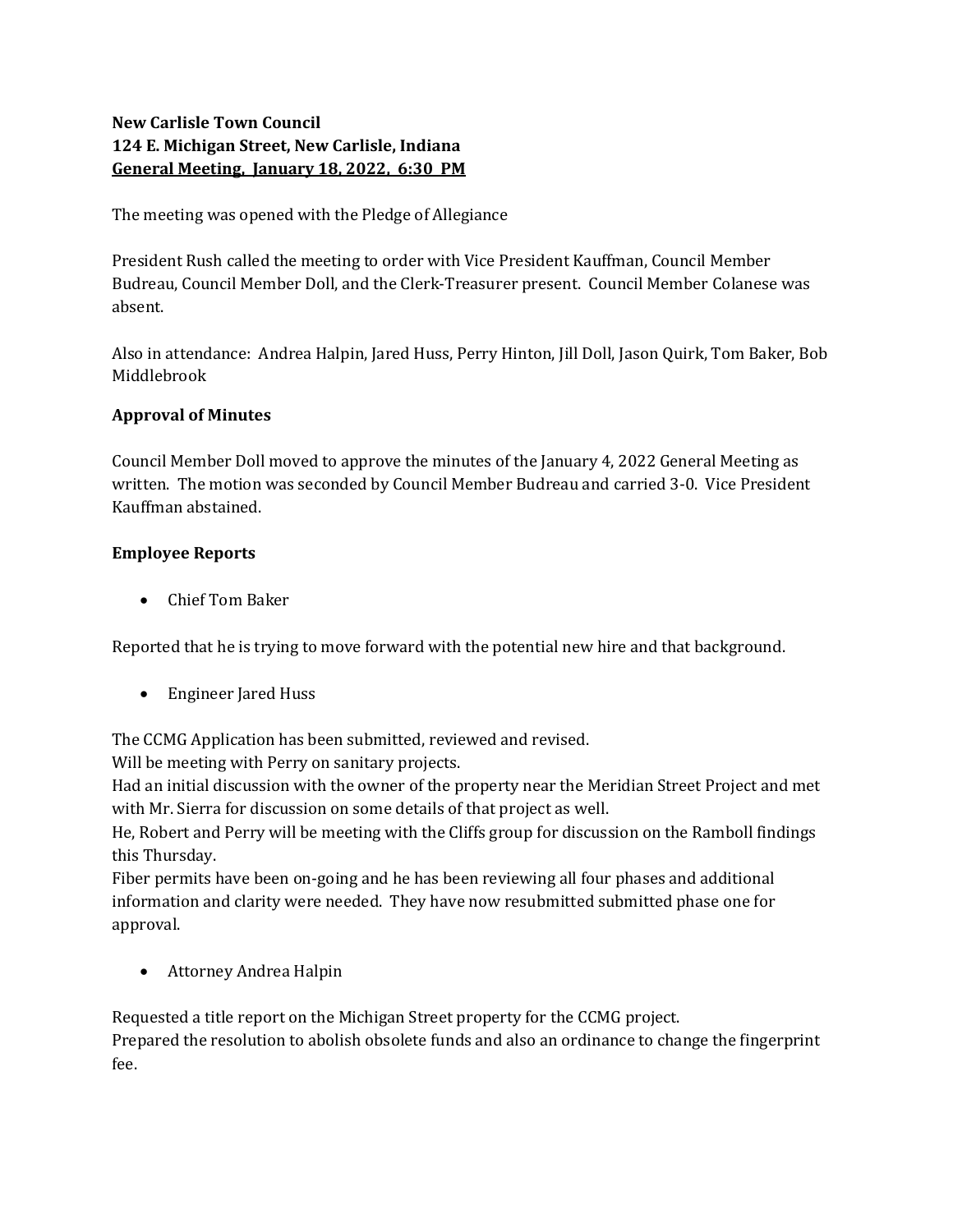## New Carlisle Town Council General Meeting, January 18, 2022, 6:30 PM

### Old Business

• Sub-contractor Agreement

The sub-contractor agreement has been revised to reflect the correct monthly fee and change the requirement from completion of the report to completing as much as possible of the report during the three month period and training someone to prepare and finish the report.

A motion to accept the sub-contractor agreement as amended was made by Vice President Kauffman and seconded by Council Member Doll. The motion carried 4-0.

### New Business

• Building inspector contract

The 2022 Building Inspector Contract was presented and remains the same as the previous year's contract. Council Member Doll moved to approve the 2022 Building Inspector Contract as written. The motion was seconded by Council Member Budreau and carried 4-0.

#### Ordinances, Resolutions, Etc.

• Ordinance #1422 – An Ordinance to amend the fee for fingerprints

President Rush read Ordinance #1422 by caption only for the first reading.

 $\bullet$  Resolution #22-01-18-01

President Rush read Resolution #22-01-18-01in entirety.

Council Member Budreau moved to adopt Resolution #22-01-18-01 as written. The motion was seconded by Council Member Doll and carried 4-0.

#### Council Reports

#### Council Member Doll

Perry and crew are doing a good job keeping the streets clean.

#### President Rush